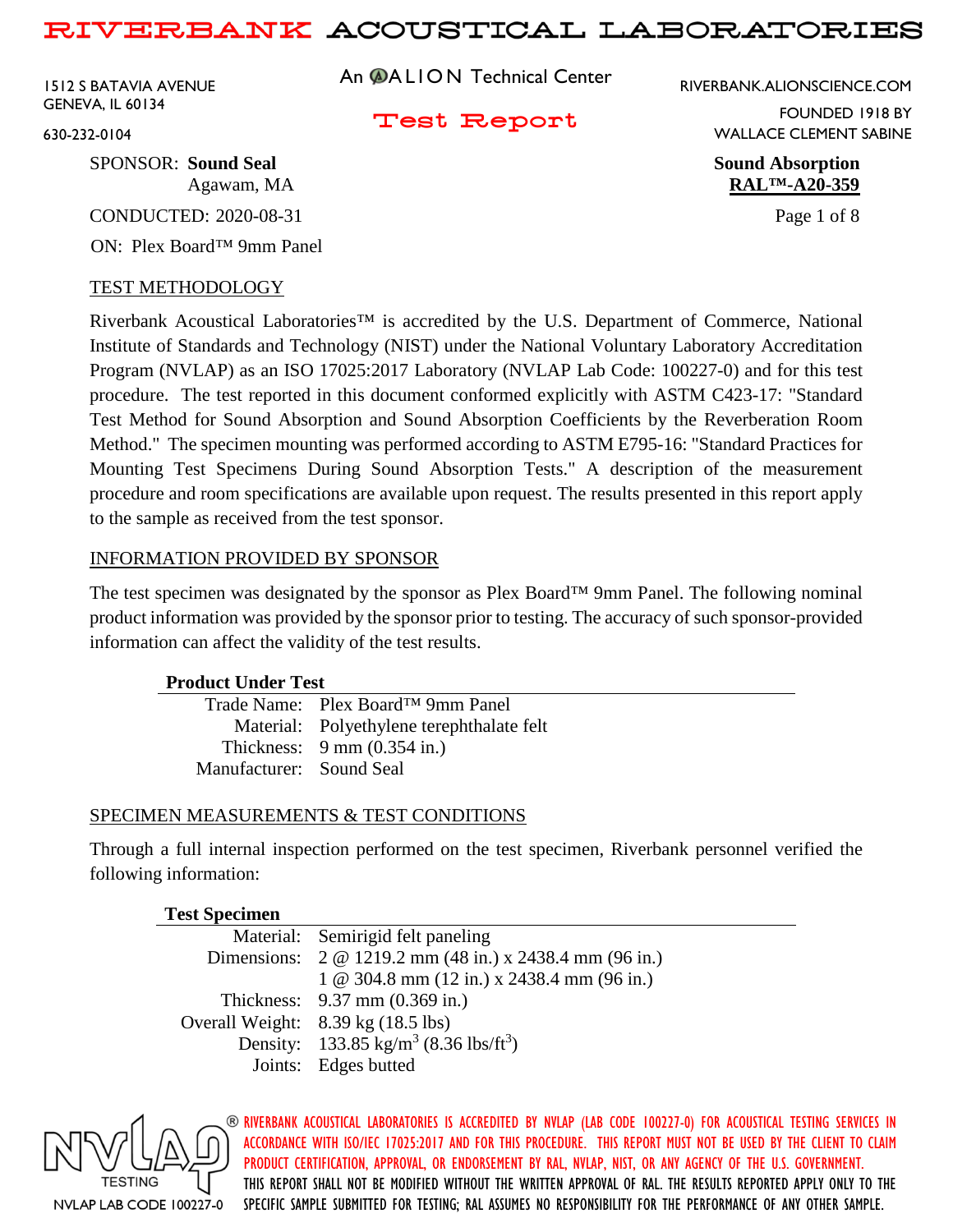1512 S BATAVIA AVENUE GENEVA, IL 60134 630-232-0104

An **@ALION** Technical Center

RIVERBANK.ALIONSCIENCE.COM

### Test Report

WALLACE CLEMENT SABINE

FOUNDED 1918 BY

**Sound Seal RAL™-A20-359**

2020-08-31 Page 2 of 8

#### **Overall Specimen Properties**

Size: 2.74 m (108.0 in) wide by 2.44 m (96.0 in) long Thickness: 0.01 m (0.369 in) Weight: 8.39 kg (18.5 lbs) Mass per Unit Area: 1.25 kg/m² (0.26 lbs/ft²) Calculation Area:  $6.689 \text{ m}^2$  (72. ft<sup>2</sup>)

## **Test Environment**

| Room Volume: $291.98 \text{ m}^3$ |                                                                                         |
|-----------------------------------|-----------------------------------------------------------------------------------------|
|                                   | Temperature: 22.9 °C $\pm$ 0.1 °C (Requirement: $\geq$ 10 °C and $\leq$ 5 °C change)    |
|                                   | Relative Humidity: 57.45 % $\pm$ 0.3 % (Requirement: $\geq$ 40 % and $\leq$ 5 % change) |
|                                   | Barometric Pressure: 98.2 kPa (Requirement not defined)                                 |

#### MOUNTING METHOD

Type A Mounting: The test specimen was laid directly against the test surface. Perimeter edges were sealed with a layer of duct tape.

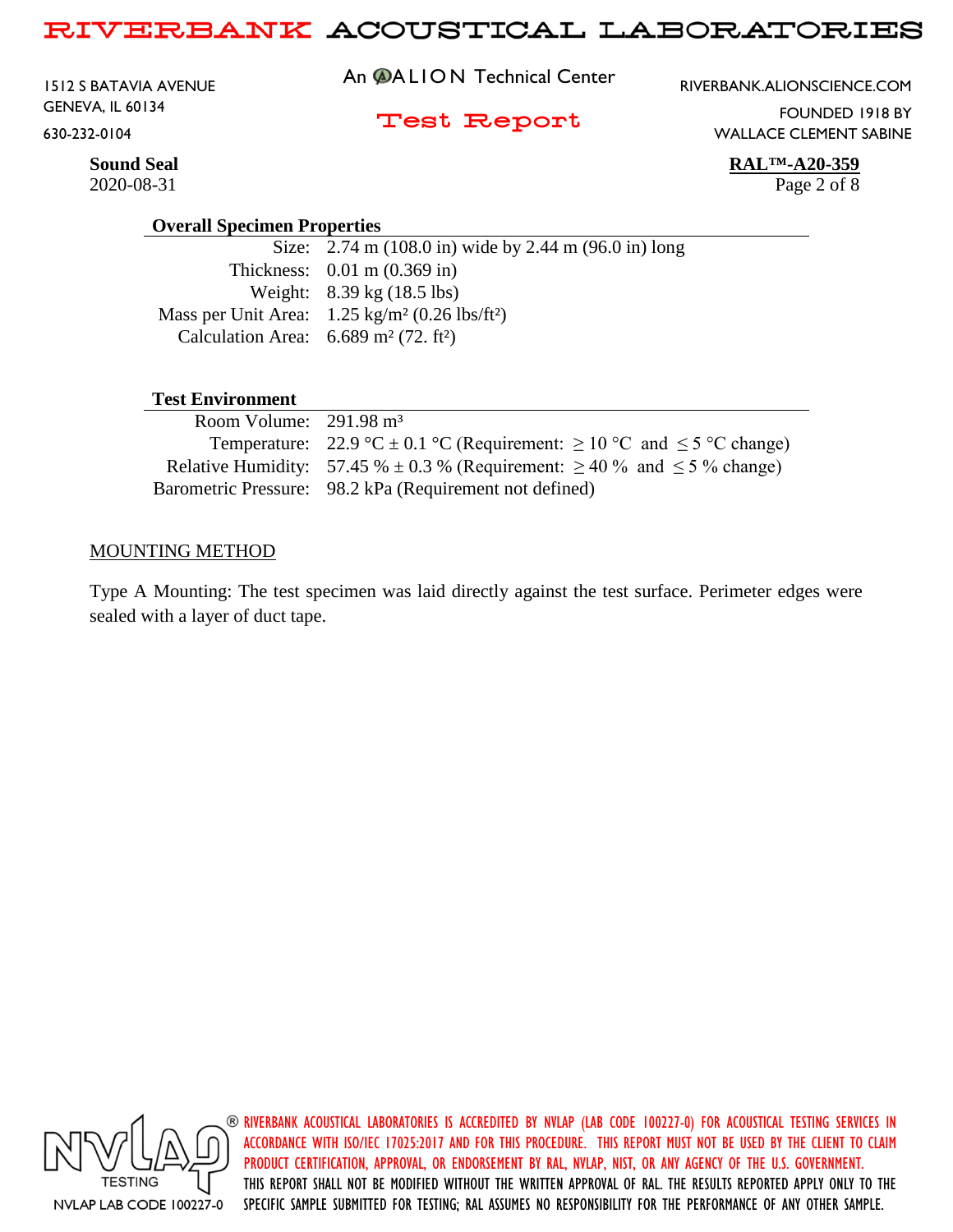1512 S BATAVIA AVENUE GENEVA, IL 60134 630-232-0104

An **@ALION** Technical Center

Test Report

RIVERBANK.ALIONSCIENCE.COM

FOUNDED 1918 BY WALLACE CLEMENT SABINE

**Sound Seal RAL™-A20-359** 2020-08-31 Page 3 of 8



Figure 1 – Specimen mounted in test chamber



Figure 2 – Detail of specimen material prior to application of perimeter seal

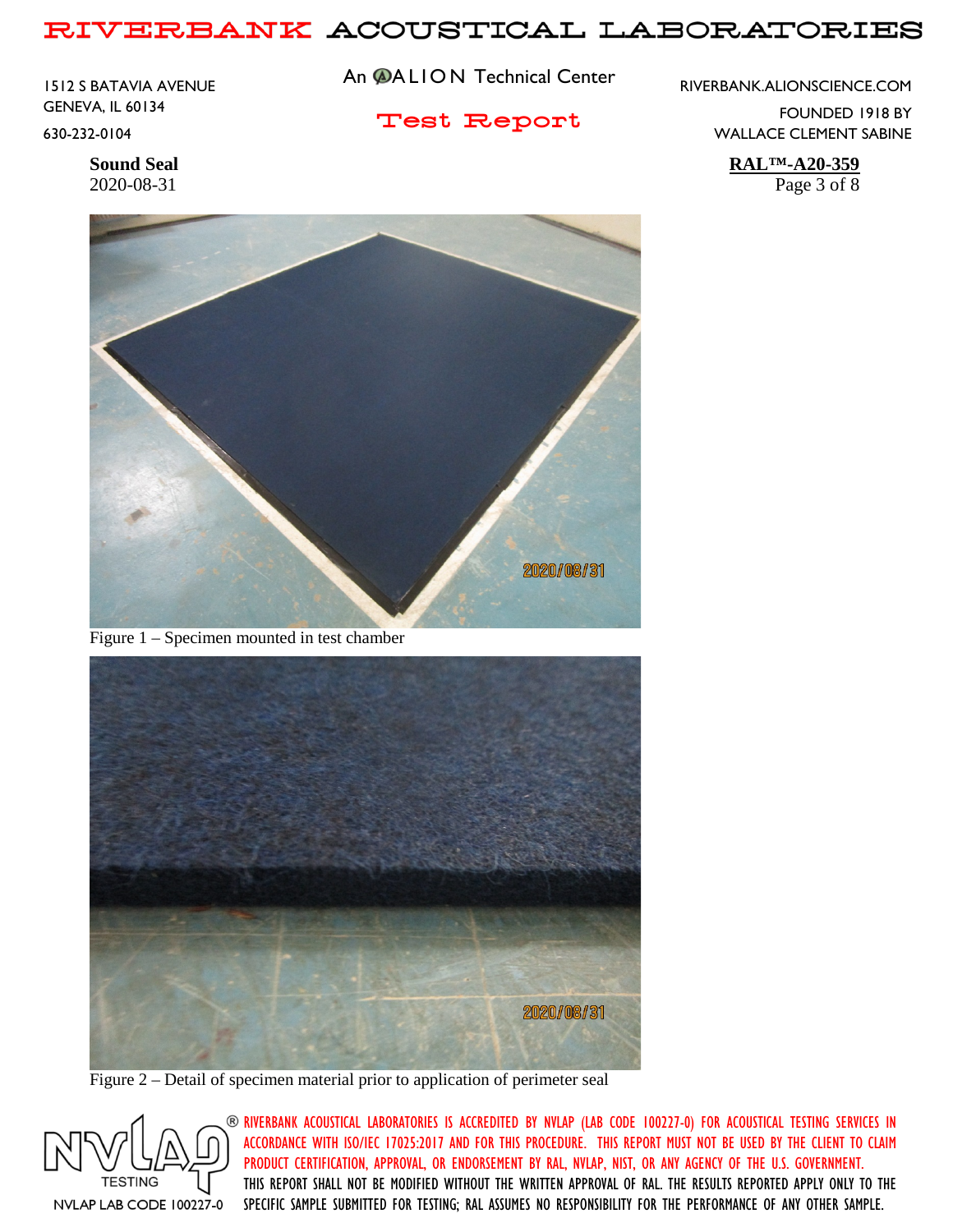1512 S BATAVIA AVENUE GENEVA, IL 60134 630-232-0104

An **@ALION** Technical Center

RIVERBANK.ALIONSCIENCE.COM

Test Report

FOUNDED 1918 BY WALLACE CLEMENT SABINE

**Sound Seal RAL™-A20-359** 2020-08-31 Page 4 of 8

#### TEST RESULTS

Specimen total absorption and absorption coefficient are tabulated at the eighteen standard frequencies. A graphic presentation of the data and additional information appear on the following pages.

| 1/3 Octave Center |                         |                         |             |
|-------------------|-------------------------|-------------------------|-------------|
| Frequency         | <b>Total Absorption</b> | <b>Total Absorption</b> | Absorption  |
| (Hz)              | (m <sup>2</sup> )       | (Sabins)                | Coefficient |
| 100               | 0.18                    | 1.93                    | 0.03        |
| $** 125$          | 0.24                    | 2.62                    | 0.04        |
| 160               | 0.26                    | 2.81                    | 0.04        |
| 200               | 0.51                    | 5.48                    | 0.08        |
| $** 250$          | 0.27                    | 2.87                    | 0.04        |
| 315               | 0.60                    | 6.46                    | 0.09        |
| 400               | 0.68                    | 7.31                    | 0.10        |
| $** 500$          | 1.07                    | 11.48                   | 0.16        |
| 630               | 1.68                    | 18.13                   | 0.25        |
| 800               | 2.09                    | 22.50                   | 0.31        |
| ** 1000           | 2.71                    | 29.15                   | 0.40        |
| 1250              | 3.40                    | 36.65                   | 0.51        |
| 1600              | 3.82                    | 41.09                   | 0.57        |
| ** 2000           | 4.18                    | 45.01                   | 0.63        |
| 2500              | 4.62                    | 49.71                   | 0.69        |
| 3150              | 5.02                    | 54.00                   | 0.75        |
| ** 4000           | 5.46                    | 58.75                   | 0.82        |
| 5000              | 5.73                    | 61.73                   | 0.86        |
|                   |                         |                         |             |

**SAA = 0.32 NRC = 0.30**

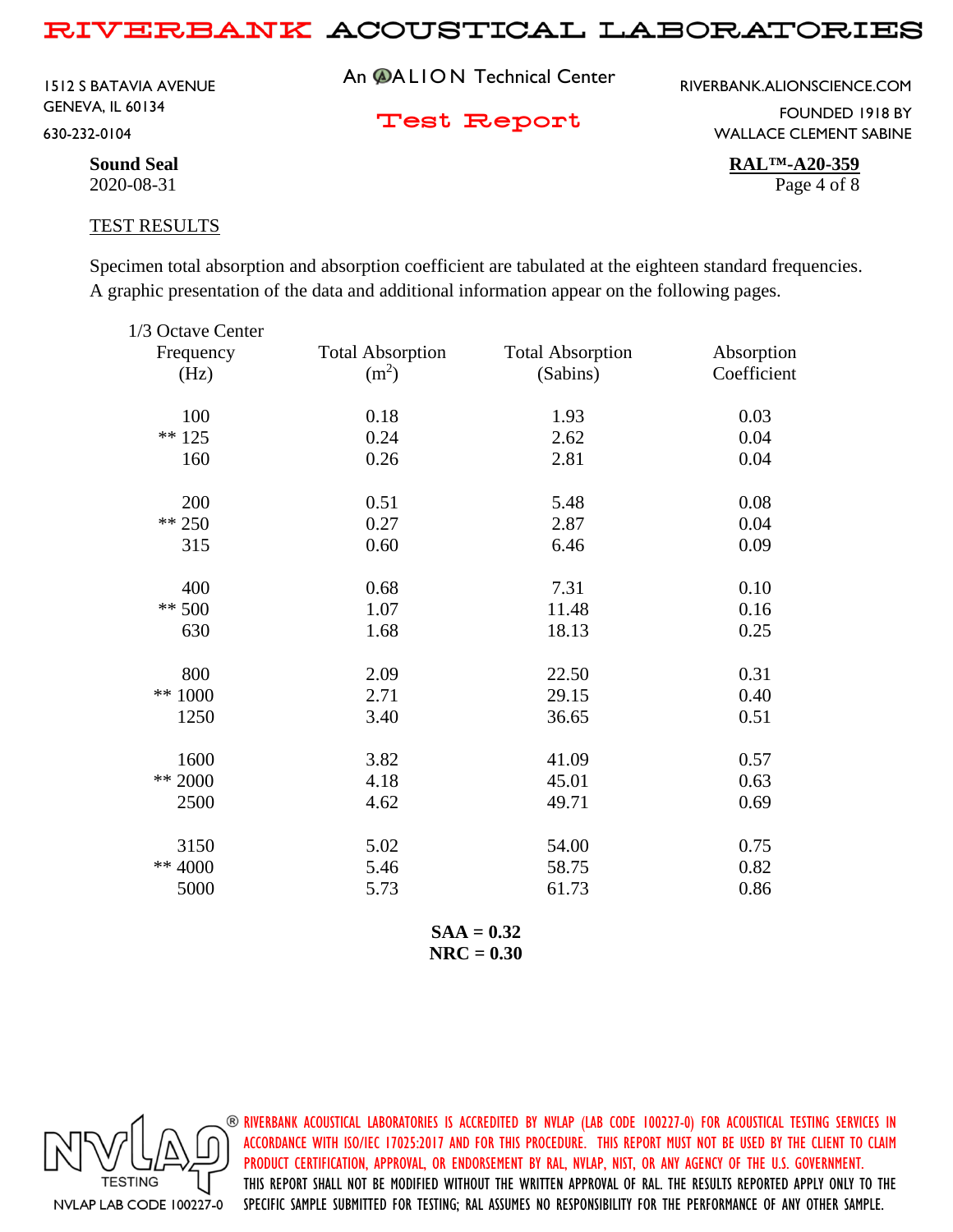1512 S BATAVIA AVENUE GENEVA, IL 60134 630-232-0104

An **@ALION** Technical Center

RIVERBANK.ALIONSCIENCE.COM

Test Report

FOUNDED 1918 BY WALLACE CLEMENT SABINE

**Sound Seal RAL™-A20-359** 2020-08-31 Page 5 of 8

#### TEST RESULTS (continued)

The sound absorption average (SAA) is defined in ASTM C423-17 Section 3.1.1 as the arithmetic average of the sound absorption coefficients of a material for the twelve one-third octave bands from 200 Hz through 2500 Hz, inclusive, rounded to the nearest integer multiple of 0.01.

The noise reduction coefficient (NRC) is defined from previous versions of ASTM C423 as the arithmetic average of the sound absorption coefficients at 250 Hz, 500 Hz, 1000 Hz, and 2000 Hz, rounded to the nearest integer multiple of 0.05.

Tested by  $\ell$  /acc  $\lambda$  elabel Report by / allemy Marc Sciaky  $\sqrt{M}$  Malcolm Kelly *Senior Experimentalist Acoustical Test Engineer* Approved b Eric P. Wolfram *Laboratory Manager* Digitally signed by Eric P Wolfram Location: Geneva, IL Date: 2020.09.24 17:01:16 -05'00'



 $\circledast$  riverbank acoustical laboratories is accredited by nylap (lab code 100227-0) for acoustical testing services in ACCORDANCE WITH ISO/IEC 17025:2017 AND FOR THIS PROCEDURE. THIS REPORT MUST NOT BE USED BY THE CLIENT TO CLAIM PRODUCT CERTIFICATION, APPROVAL, OR ENDORSEMENT BY RAL, NVLAP, NIST, OR ANY AGENCY OF THE U.S. GOVERNMENT. THIS REPORT SHALL NOT BE MODIFIED WITHOUT THE WRITTEN APPROVAL OF RAL. THE RESULTS REPORTED APPLY ONLY TO THE SPECIFIC SAMPLE SUBMITTED FOR TESTING; RAL ASSUMES NO RESPONSIBILITY FOR THE PERFORMANCE OF ANY OTHER SAMPLE.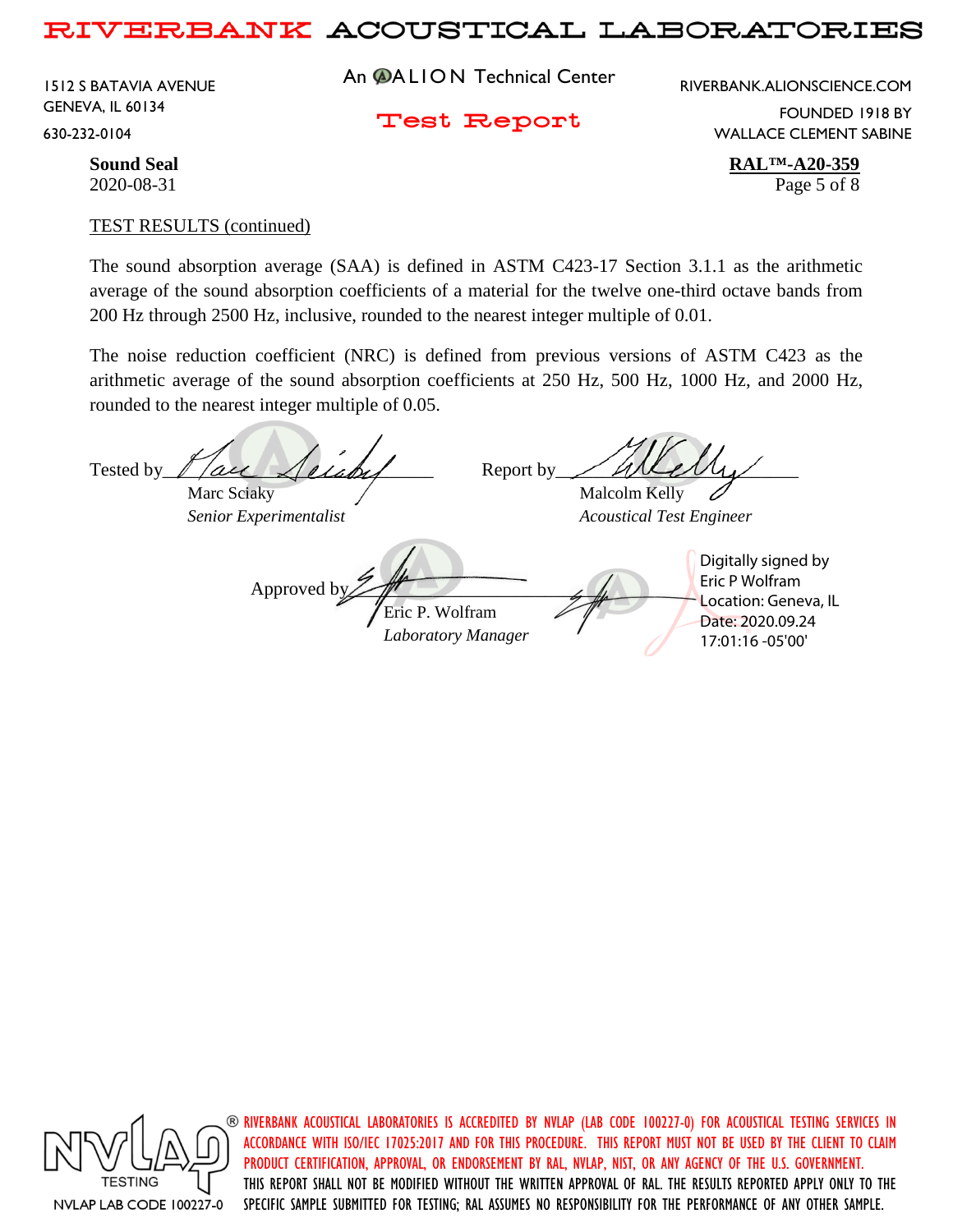1512 S BATAVIA AVENUE GENEVA, IL 60134 630-232-0104

# **Sound Seal RAL™-A20-359**

2020-08-31 Page 6 of 8

An **@ALION** Technical Center

RIVERBANK.ALIONSCIENCE.COM

## Test Report

FOUNDED 1918 BY

WALLACE CLEMENT SABINE

## **SOUND ABSORPTION REPORT**



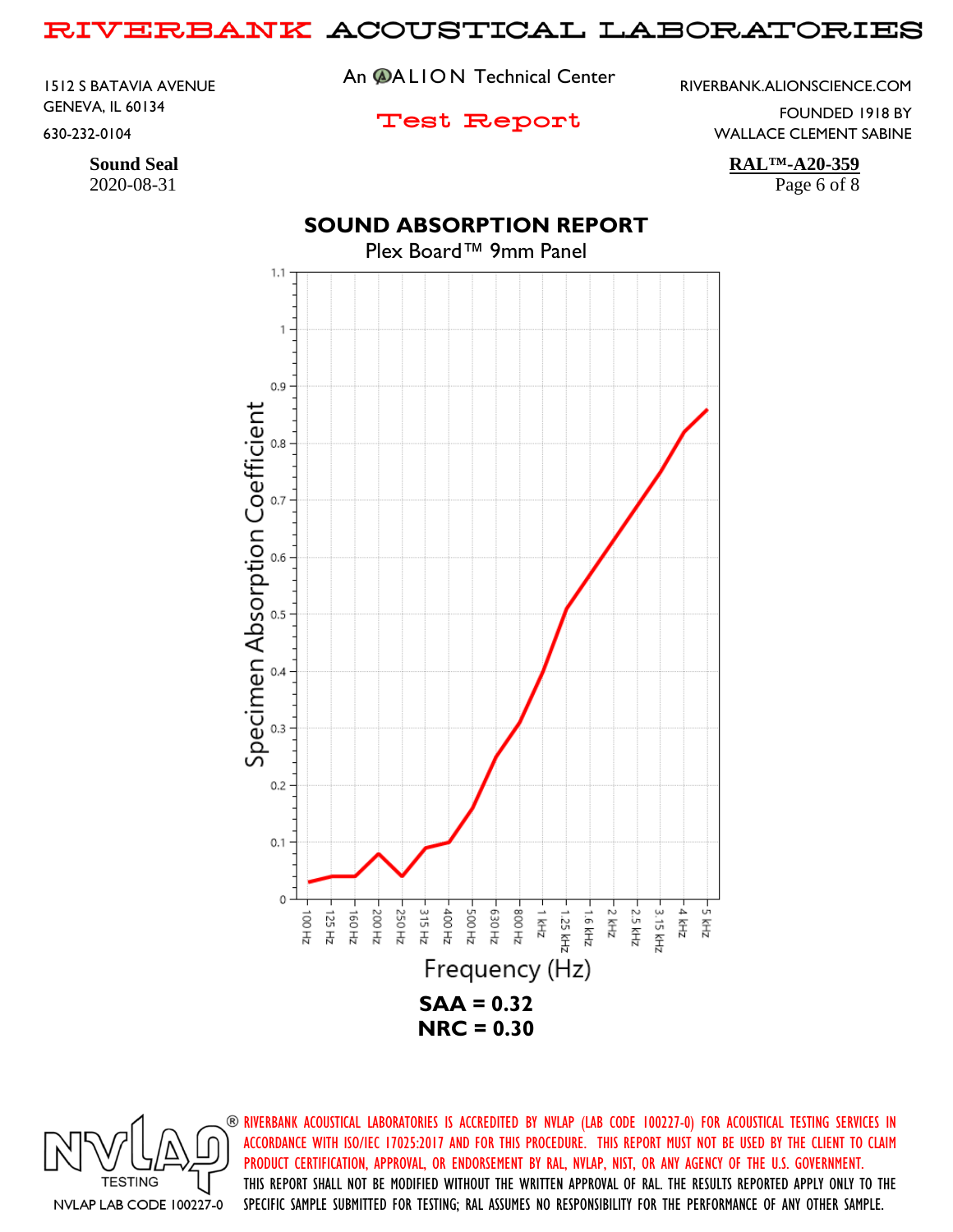1512 S BATAVIA AVENUE GENEVA, IL 60134 630-232-0104

An **@ALION** Technical Center

RIVERBANK.ALIONSCIENCE.COM

Test Report

FOUNDED 1918 BY WALLACE CLEMENT SABINE

**Sound Seal RAL™-A20-359** 2020-08-31 Page 7 of 8

#### **APPENDIX A: Extended Frequency Range Data**

Specimen: Plex Board™ 9mm Panel (See Full Report)

*The following non-accredited data were obtained in accordance with ASTM C423-17, but extend beyond the defined frequency range of 100Hz to 5,000Hz. These unofficial results are representative of the RAL test environment only and intended for research & comparison purposes.* 

| <b>Total Absorption</b> | <b>Absorption</b>                                                                                                              |
|-------------------------|--------------------------------------------------------------------------------------------------------------------------------|
| (Sabins)                | Coefficient                                                                                                                    |
|                         | $-0.01$                                                                                                                        |
|                         | 0.01                                                                                                                           |
|                         | $-0.04$                                                                                                                        |
|                         | 0.04                                                                                                                           |
|                         | 0.18                                                                                                                           |
|                         |                                                                                                                                |
|                         | 0.03                                                                                                                           |
|                         | 0.04                                                                                                                           |
|                         | 0.04                                                                                                                           |
|                         | 0.08                                                                                                                           |
|                         | 0.04                                                                                                                           |
|                         | 0.09                                                                                                                           |
|                         | 0.10                                                                                                                           |
|                         | 0.16                                                                                                                           |
|                         | 0.25                                                                                                                           |
|                         | 0.31                                                                                                                           |
| 29.15                   | 0.40                                                                                                                           |
| 36.65                   | 0.51                                                                                                                           |
| 41.09                   | 0.57                                                                                                                           |
| 45.01                   | 0.63                                                                                                                           |
| 49.71                   | 0.69                                                                                                                           |
| 54.00                   | 0.75                                                                                                                           |
| 58.75                   | 0.82                                                                                                                           |
| 61.73                   | 0.86                                                                                                                           |
| 66.72                   | 0.93                                                                                                                           |
| 72.44                   | 1.01                                                                                                                           |
| 72.85                   | 1.01                                                                                                                           |
| 69.97                   | 0.97                                                                                                                           |
|                         | $-0.89$<br>0.69<br>$-3.06$<br>2.77<br>12.78<br>1.93<br>2.62<br>2.81<br>5.48<br>2.87<br>6.46<br>7.31<br>11.48<br>18.13<br>22.50 |